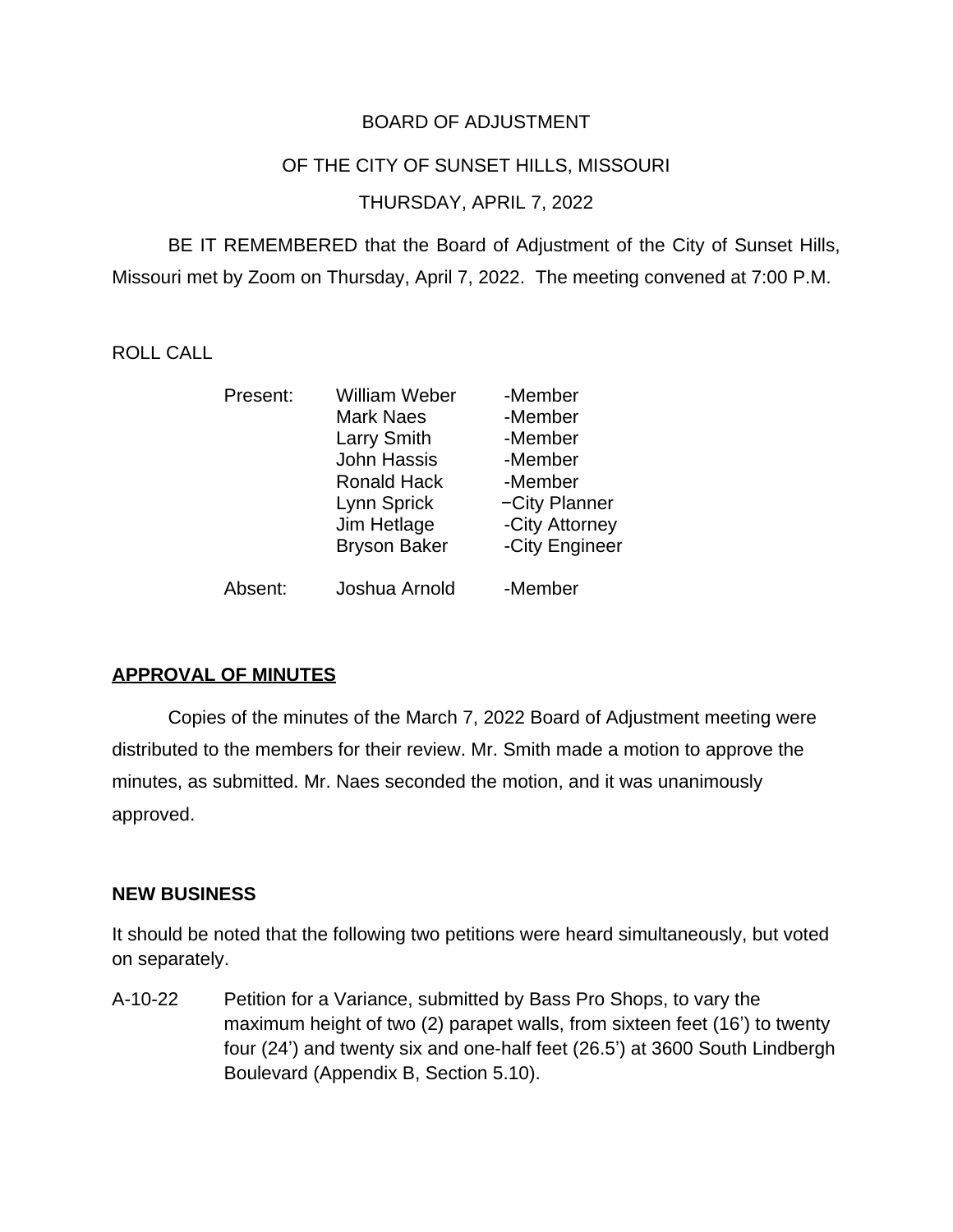A-11-22 Petition for a Variance, submitted by Bass Pro Shops, to vary the parapet walls and related flag poles from the permitted sixteen feet (16') to heights between twenty-two feet (22') and sixty feet (60') above the building elevations for façade walls and flagpoles combined at 3600 South Lindbergh Boulevard (Appendix B, Section 5.10).

Appendix B, Section 5.10 should be submitted into the record for petitions A-10- 22 and A-11-22.

Mr. Hetlage stated for petition A-10-22 the application is exhibit one, the staff report is exhibit two, the elevation renderings are exhibit three, and the public hearing notice is exhibit four. For petition A-11-22 the application is exhibit one, the staff report is exhibit two, the same elevation renderings are exhibit three, and the public hearing notice is exhibit four.

Ms. Sprick was sworn in and stated the first petition is to allow the building height to exceed the allowable height. Three variances were approved in January, but the building plans have been submitted, which triggered the additional variances. The façade is consistent with the Bass Pro Shops branding. The parapet can exceed by 16 feet, but two walls exceed this exception. They will be 24 feet and 28 feet above the top of the building. There will be flagpoles on top of the parapet walls, as well. The parapet will provide residents a buffer from the noise on South Lindbergh Boulevard. The signage and lighting may still require variances. They do not want to use the existing lighting. When the lighting is installed, they will submit as-built plans. If it does not meet the requirements, they will apply for variances.

Eric Albers, Principal of Insight Design Architects, was sworn in and stated they would like to start construction soon. The most identifiable structure of Bass Pro Shops is their façade and entry structures. The size of the lobby helps set their brand apart and is tailored to the region it is located in. This cannot happen without the height variance. There have been challenges due to the existing conditions of the previous Toys R Us store. The owner would like to celebrate patriotism, so the flagpoles are important to him. The parapet can provide screening to adjacent property owners and helps it be seen from adjoining streets. It does meet local International Building Code requirements for maximum building heights.

Mr. Weber stated he likes that it conforms with the other stores and is typical with their branding.

Mr. Weber called for a vote on petition A-10-22 Petition for a Variance, submitted by Bass Pro Shops, to vary the maximum height of two (2) parapet walls, from sixteen